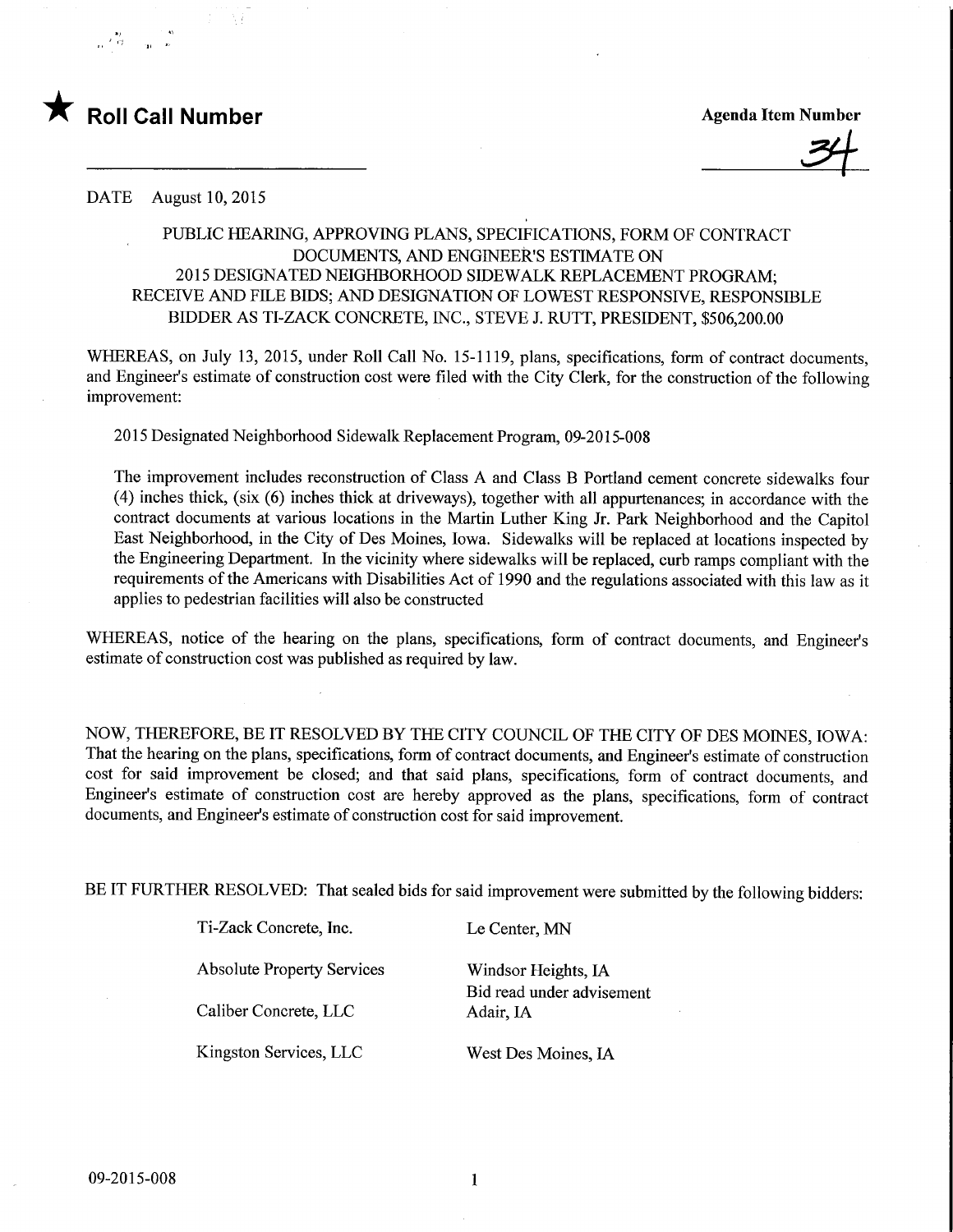## **Roll Call Number**

**Agenda Item Number** 

DATE August 10, 2015

which were received and opened at a public meeting presided over by the Engineer in the City Council Chambers, 2nd Floor, City Hall, 400 Robert D. Ray Drive, Des Moines, Iowa at 11:00 a.m. on July 28, 2015. Said bids and the attached tabulation of bids for said improvement be and are hereby received and filed.

BE IT FURTHER RESOLVED: That the Des Moines City Engineer, as the Engineer, has determined that the lowest responsive, responsible bid for the construction of said improvement was submitted by Ti-Zack Concrete, Inc., Steve J. Rutt, President, 39352 221st Avenue, Le Center, MN, 56057 in the amount of \$506,200.00, and said bid be and the same is hereby accepted.

BE IT FURTHER RESOLVED: That the bid security of the unsuccessful bidders be and is hereby authorized and directed to be returned.

BE IT FURTHER RESOLVED: That the Engineer is hereby directed to secure execution by the lowest responsible, responsive Bidder and its surety of the contract documents in the form heretofore approved by this Council; that the Engineer is directed to thereafter present said contract documents to this Council for approval and authorization to the Mayor to sign; and that no contract shall be deemed to exist between the City of Des Moines and said Bidder until said contract has been executed by the Bidder, and shall have been approved by this Council and executed by the Mayor and attested to by the City Clerk.

BE IT FURTHER RESOLVED: That the City Council hereby authorizes the necessary road closures for the Project.

(City Council Communication Number  $15 - 444$  attached.)

Moved by  $\frac{1}{2}$  to adopt.

FORM APPROVED: THE RESERVED OF THE RESERVED FUNDS AVAILABLE

Rathleen Vanderfool by al

Kathleen Vanderpool  $\overline{a}$ 

Kathleen Vanderpool  $\overline{V}$  Daniel E. Ritter<br>Deputy City Attorney Des Moines Finance Director

Funding Source: 2015-2016 CIP, Page Street  $-24$ , Neighborhood Infrastructure Rehabilitation Program, ST205, G. 0. Bonds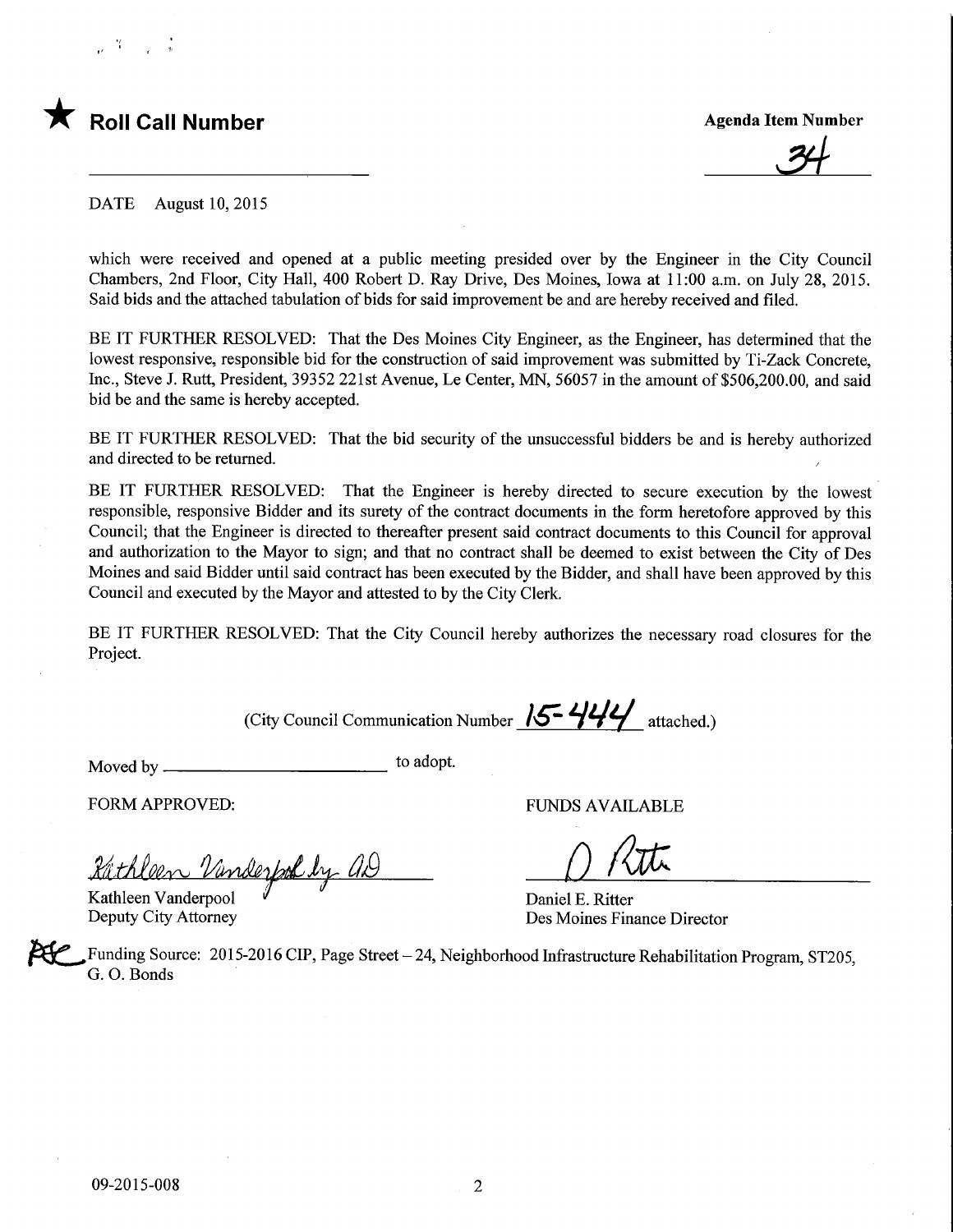

DATE August 10, 2015

**Agenda Item Number** 

| <b>COUNCIL ACTION</b> | <b>YEAS</b> | <b>NAYS</b> | <b>PASS</b> | <b>ABSENT</b>   |
|-----------------------|-------------|-------------|-------------|-----------------|
| <b>COWNIE</b>         |             |             |             |                 |
| <b>COLEMAN</b>        |             |             |             |                 |
| <b>GATTO</b>          |             |             |             |                 |
| <b>GRAY</b>           |             |             |             |                 |
| <b>HENSLEY</b>        |             |             |             |                 |
| <b>MAHAFFEY</b>       |             |             |             |                 |
| <b>MOORE</b>          |             |             |             |                 |
| <b>TOTAL</b>          |             |             |             |                 |
| <b>MOTION CARRIED</b> |             |             |             | <b>APPROVED</b> |
|                       |             |             |             |                 |
|                       |             |             |             |                 |
|                       |             |             |             |                 |
|                       |             |             |             | Mayor           |

I, Diane Rauh, City Clerk of said City Council, hereby certify that at a meeting of the City Council, held on the above date, among other proceedings the above was adopted.

IN WITNESS WHEREOF, I have hereunto set my hand and affixed my seal the day and year first above written.